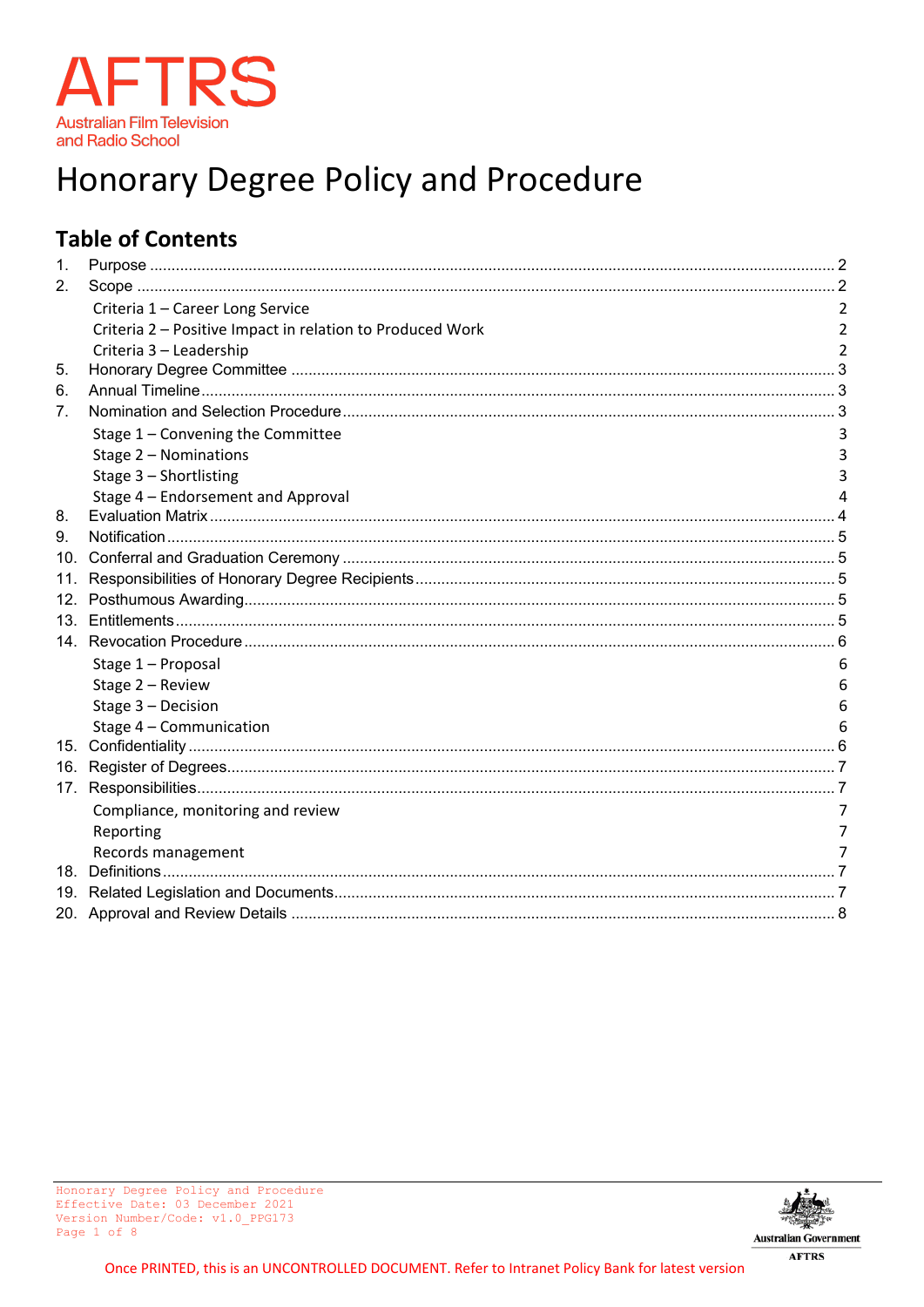### **1. Purpose**

- 1.1. This policy governs the process for nomination, selection, conferral and presentation of an AFTRS Honorary Degree ("a/the Degree").
- <span id="page-1-0"></span>1.2. The policy is awarded on an annual basis to distinguished individuals, including industry practitioners, who meet the specified selection criteria in relation to the screen, broadcast or education industries.

### **2. Scope**

2.1. This policy applies to those individuals permitted to submit a nomination and those eligible for nomination (as per Section 7). The policy also applies to members of the Honorary Degree Committee and Council who are involved in the shortlisting, endorsement and approval of nominees.

### **3. Honorary Degrees Which May Be Awarded**

- 3.1. AFTRS currently offers the following Degree titles honorarily:
	- Doctor of Arts, Film and Television
	- Doctor of Arts, Radio
	- Master of Screen and Broadcast
- 3.2. AFTRS continues to honour all recipients of previously awarded honorary titles, including Creative and Indigenous Fellowships.

### **4. Nomination Criteria**

<span id="page-1-1"></span>4.1. The Degree may be awarded on the basis of one of more of the following nomination criteria:

#### **Criteria 1 – Career Long Service**

4.1.1. The nominee has a demonstrated long service in screen and broadcast production, or education, where they have worked towards and effected real and ongoing change.

#### <span id="page-1-2"></span>**Criteria 2 – Positive Impact in relation to Produced Work**

4.1.2.The nominee has had a transformative impact on social and cultural life through the screen, audio or broadcast content they have made; this could be through working practices, improving access and opportunities in the industry, or through on-screen representation, themes and narratives.

#### <span id="page-1-3"></span>**Criteria 3 – Leadership**

- 4.1.3.Through their leadership, the nominee has championed work that has led to positive change at a local, state, national and/or international levels. This change could include, but is not limited to, creative vision, advocacy, mentoring & training and involvement in government committees or reviews.
- <span id="page-1-4"></span>4.2. A focus area may also be specified each year, however this is not a requirement. A focus area is used to further attract nominations from a particular perspective that aligns either (a) AFTRS' strategy, (b) an underrepresented group(s) or (c) in response to social or cultural events.



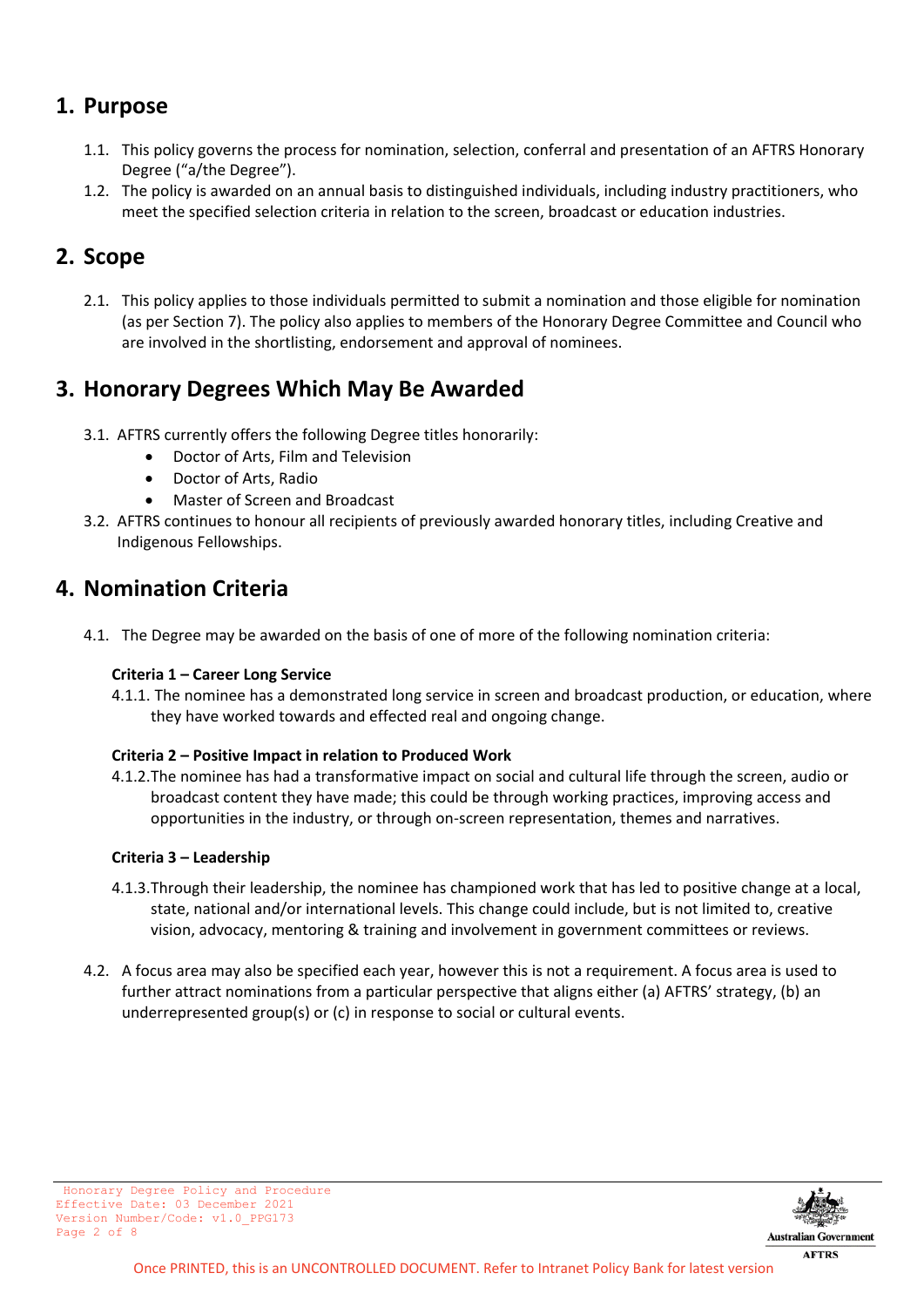# **5. Honorary Degree Committee**

- 5.1. An Honorary Degree Committee ("the Committee") will be formed. Membership, functions and meeting responsibilities are contained within the Honorary Degree Committee Terms of Reference.
- <span id="page-2-0"></span>5.2. The Chair of the Committee will call for the annual convening of the Committee in accordance with the annual timeline outlined in Section 6.

### **6. Annual Timeline**

- 6.1. The Governance Unit will compile an annual timeline that will give consideration to the following:
	- First Committee meeting, to be held prior to the call for nominations;
	- Call for nominations, from the Chair of Council;
	- Nominations period, being a minimum of six weeks but not longer than four months;
	- Review of nominations, by the Committee;
	- Endorsement of candidate(s), at the Academic Board meeting;
	- Approval and conferral of candidate(s), at the Council meeting; and
	- Presentation, at AFTRS graduation.
	- •

# <span id="page-2-1"></span>**7. Nomination and Selection Procedure**

#### <span id="page-2-2"></span>**Stage 1 – Convening the Committee**

- 7.1. The Committee will convene on an annual basis.
- 7.2. At its first meeting, the Committee will consider the Policy and Procedure in line with its review period, including the nomination criteria, timeline and guidelines.

#### <span id="page-2-3"></span>**Stage 2 – Nominations**

- 7.3. AFTRS Chair of Council will call for nominations from AFTRS staff, Council and Council committees.
- 7.4. A nomination must be submitted that addresses how the nominee meets at least one of the nomination criteria.
- 7.5. The nomination must include a detailed biography or curriculum vitae ("CV"), including credits and published work. This information can be compiled by the Secretariat of the Committee, as required.
- 7.6. Individuals employed by AFTRS are not eligible for nomination.
- 7.7. Ex-staff members are eligible for consideration five years after completing their employment at AFTRS.
- 7.8. Nominations are to be submitted to the Governance Unit through a specified process.

#### <span id="page-2-4"></span>**Stage 3 – Shortlisting**

- 7.9. The Committee will conduct its second meeting and consider all submitted nominations based on the nomination criteria (and focus area, if specified).
- 7.10. Preference will be given to Australian citizens or permanent residents of Australia.
- 7.11. A nominee does not need to have a higher education degree, including a degree from AFTRS, to be considered for a Degree.
- 7.12. The process for shortlisting will occur as follows:
	- 7.12.1. Nominations deemed not of sufficient merit, quality or length, according to the nomination criteria, will be cast aside.
	- 7.12.2. All remaining nominations will be deemed having successfully met the nomination criteria.
	- 7.12.3. Each successful nominee will be considered for shortlisting. The shortlist will usually contain three nominees, but may consist of more or less nominees as required.

Honorary Degree Policy and Procedure Effective Date: 03 December 2021 Version Number/Code: v1.0\_PPG173 Page 3 of 8

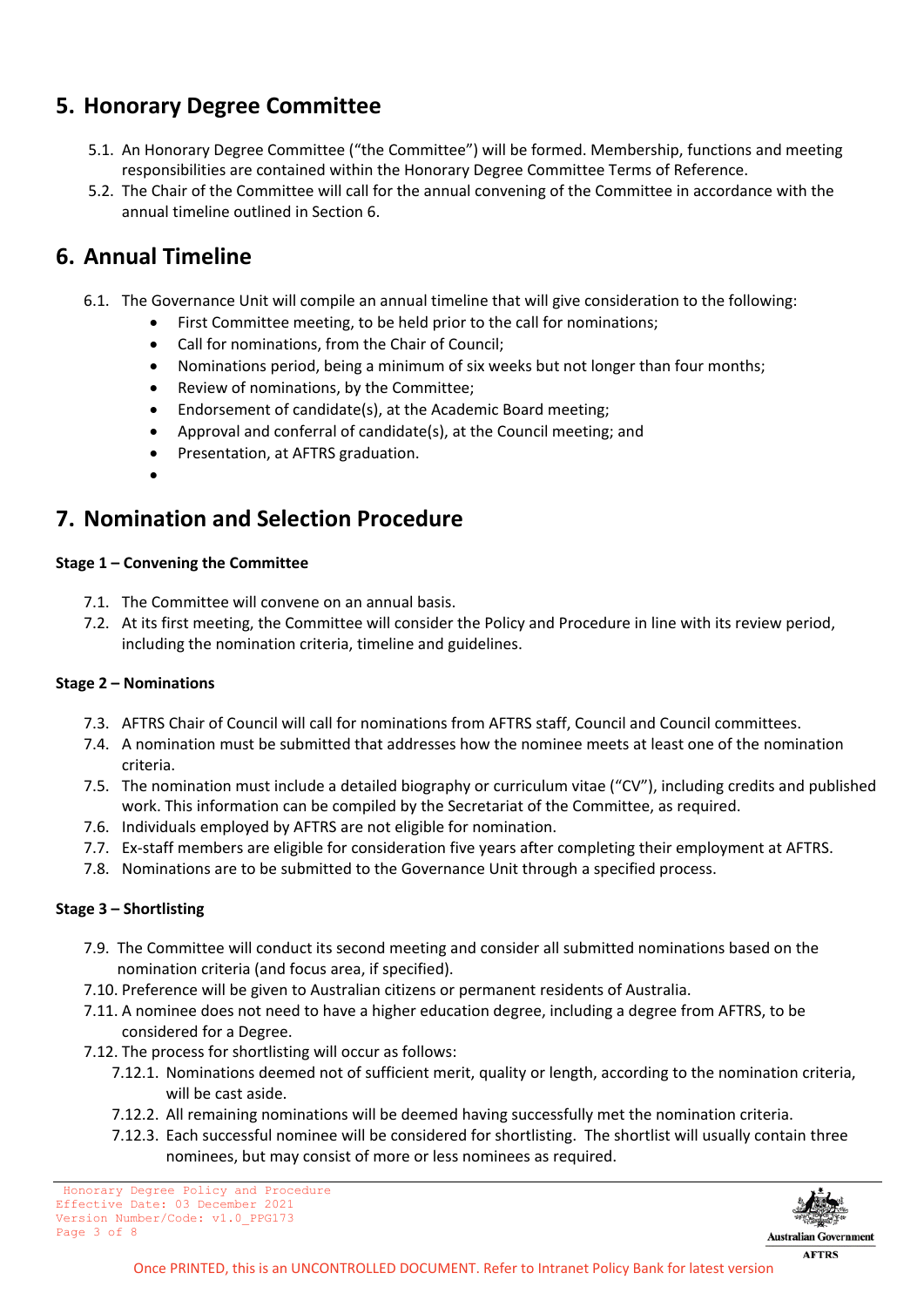- 7.12.4. The shortlist may be ranked in order of preference, where appropriate.
- <span id="page-3-0"></span>7.12.5. The shortlist will contain the agreed Degree title for each nominee, as per Section 3 - Honorary Degrees Which May Be Awarded. In considering such title, the Committee will refer to the Degree Types in Section 8 - Evaluation Matrix.
- 7.13. The Committee may need to meet several times to consider nominations and shortlisting.

#### **Stage 4 – Endorsement and Approval**

- 7.14. The Governance Unit will prepare a submission for endorsement at Academic Board and approval at the Council, based on the final decision made and on behalf of the Committee.
- 7.15. Council will consider the shortlist presented by the Committee to elect to approve one or more candidates, or alternatively, approve none of the shortlisted nominees.
- 7.16. Council is under no obligation to award an Honorary Degree.

### <span id="page-3-1"></span>**8. Evaluation Matrix**

8.1. The table of Degree types below represents an evaluation matrix of those that may be awarded on an honorary basis, reflecting an individual's academic or equivalent professional standing.

| <b>Honorary Degree Types</b>        |                                                                                                                                                                                                                                                                                                                                                          |  |  |  |
|-------------------------------------|----------------------------------------------------------------------------------------------------------------------------------------------------------------------------------------------------------------------------------------------------------------------------------------------------------------------------------------------------------|--|--|--|
| <b>Honorary</b><br><b>Doctorate</b> | AFTRS confers an Honorary Doctorate (honoris causa) to recognise a person who has<br>made an outstanding and career long contribution to the screen, broadcast or<br>education industries and met at least two of the following:                                                                                                                         |  |  |  |
|                                     | Made an outstanding and career long contribution to their chosen field in the screen<br>and broadcast industries, resulting in academic/pedagogic eminence, sustained high<br>artistic achievement through work that has popular acclaim and / or cultural impact,<br>demonstrable and sustained mastery of craft skills, or development of the industry |  |  |  |
|                                     | Demonstrated key AFTRS values through service to the screen and broadcast<br>industries, nationally or internationally                                                                                                                                                                                                                                   |  |  |  |
|                                     | Provided service to AFTRS, worthy of particular recognition.<br>$\bullet$                                                                                                                                                                                                                                                                                |  |  |  |
| <b>Honorary</b><br><b>Masters</b>   | AFTRS confers an Honorary Masters to recognise a person who has made a significant<br>contribution and met at least two of the following:                                                                                                                                                                                                                |  |  |  |
|                                     | Made a significant contribution to their chosen field in the screen and broadcast<br>٠<br>industries, resulting in academic/pedagogic excellence or innovation, produced a<br>work high artistic achievement and / or popular acclaim and / or cultural impact,<br>achieved mastery of craft skills, or led a key development in the industry            |  |  |  |
|                                     | Demonstrated key AFTRS values through service to the screen and broadcast<br>industries locally, nationally or internationally                                                                                                                                                                                                                           |  |  |  |
|                                     | Provided service to AFTRS, worthy of particular recognition                                                                                                                                                                                                                                                                                              |  |  |  |
|                                     | $T_2$ blo 1 $\equiv$ Evaluation Matrix                                                                                                                                                                                                                                                                                                                   |  |  |  |

<span id="page-3-2"></span>Table 1 – Evaluation Matrix

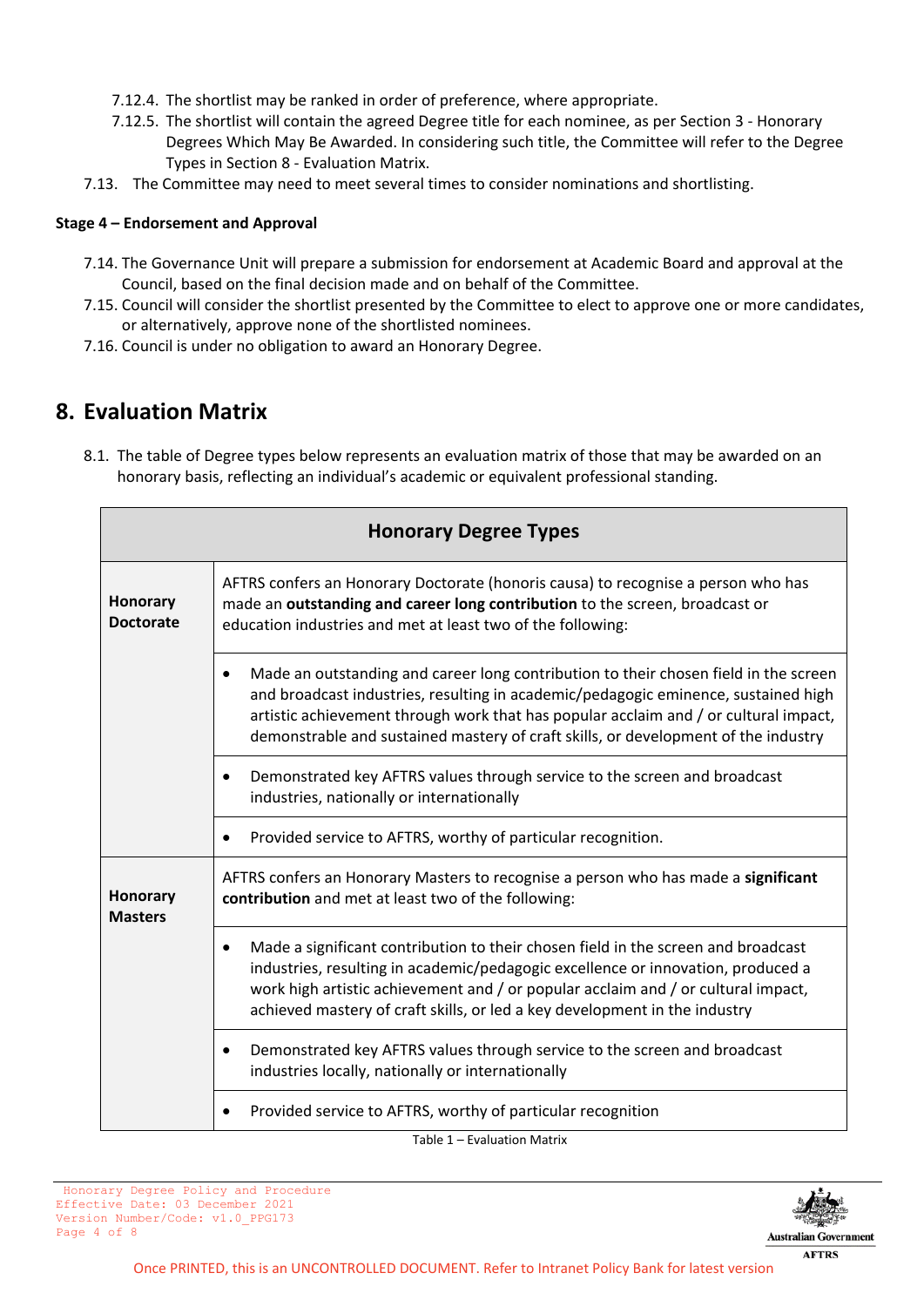### **9. Notification**

- 9.1. The Council Chair (or delegate) will contact the approved candidate(s) to formally offer the Honorary Degree and propose required undertakings to go along with the acceptance of the Degree. This may include the giving of keynotes, lectures and/or other activities at events as requested by AFTRS.
- 9.2. If one or more approved candidates who have been offered the Degree decline to accept, Council may, at the discretion of the Chair, reconsider the approved shortlist of nominees as soon as practical, through an out-ofsession meeting of Council.

# <span id="page-4-0"></span>**10. Conferral and Graduation Ceremony**

- 10.1. Conferral is the administrative process by which the Degree is awarded. The conferral date will be the date on which the Degree is approved at the relevant Council meeting.
- 10.2. The recipient(s) will be recognised as having been bestowed the Degree based on the year stated in the approved resolution from the Council meeting.
- 10.3. The Degree will be presented to the selected recipient(s) at the AFTRS annual graduation ceremony.
- 10.4. The Chair of Council will determine the most appropriate person to present each Degree.
- 10.5. If the nominee is not available to attend graduation, AFTRS will arrange another event to present the Degree.
- 10.6. In the case of the Degree being accepted by a person such as next of kin if being awarded posthumously, the representative shall not wear the academic dress for the award but may wear any academic dress to which they are entitled.

### <span id="page-4-1"></span>**11. Responsibilities of Honorary Degree Recipients**

- 11.1. A recipient(s) of the Degree will not, by means of any action, association, or inaction, bring AFTRS or the AFTRS Council into disrepute.
- 11.2. The recipient(s) may be required to undertake specific duties in relation to their awarding of the Degree  $$ these will be detailed in the notification of selection from the AFTRS Chair of Council (or delegate).
- 11.3. Any required and agreed undertakings will be considered a requisite condition for the award.

### <span id="page-4-2"></span>**12. Posthumous Awarding**

- 12.1. AFTRS may posthumously bestow a Degree to a person who meets the stated criteria but who has passed away, as a gesture of the AFTRS' respect for the person's past achievements, contributions and eminence.
- 12.2. In the event of a posthumous Degree, the next-of-kin may nominate a representative to attend the graduation ceremony, hear the citation read and receive the testamur.

### <span id="page-4-3"></span>**13. Entitlements**

- 13.1. A person who has been awarded a Degree is entitled to wear the academic dress laid down for their degree, where it is appropriate.
- 13.2. A person awarded a Degree is entitled to use the post-nominal letters associated with their degree but is not to use the title of 'Doctor' unless they are entitled to do so as a result of their completion of a non-honorary doctoral academic award.
- <span id="page-4-4"></span>13.3. Past and present recipients of a Degree shall be primarily considered for AFTRS' Artist-In-Residence program.

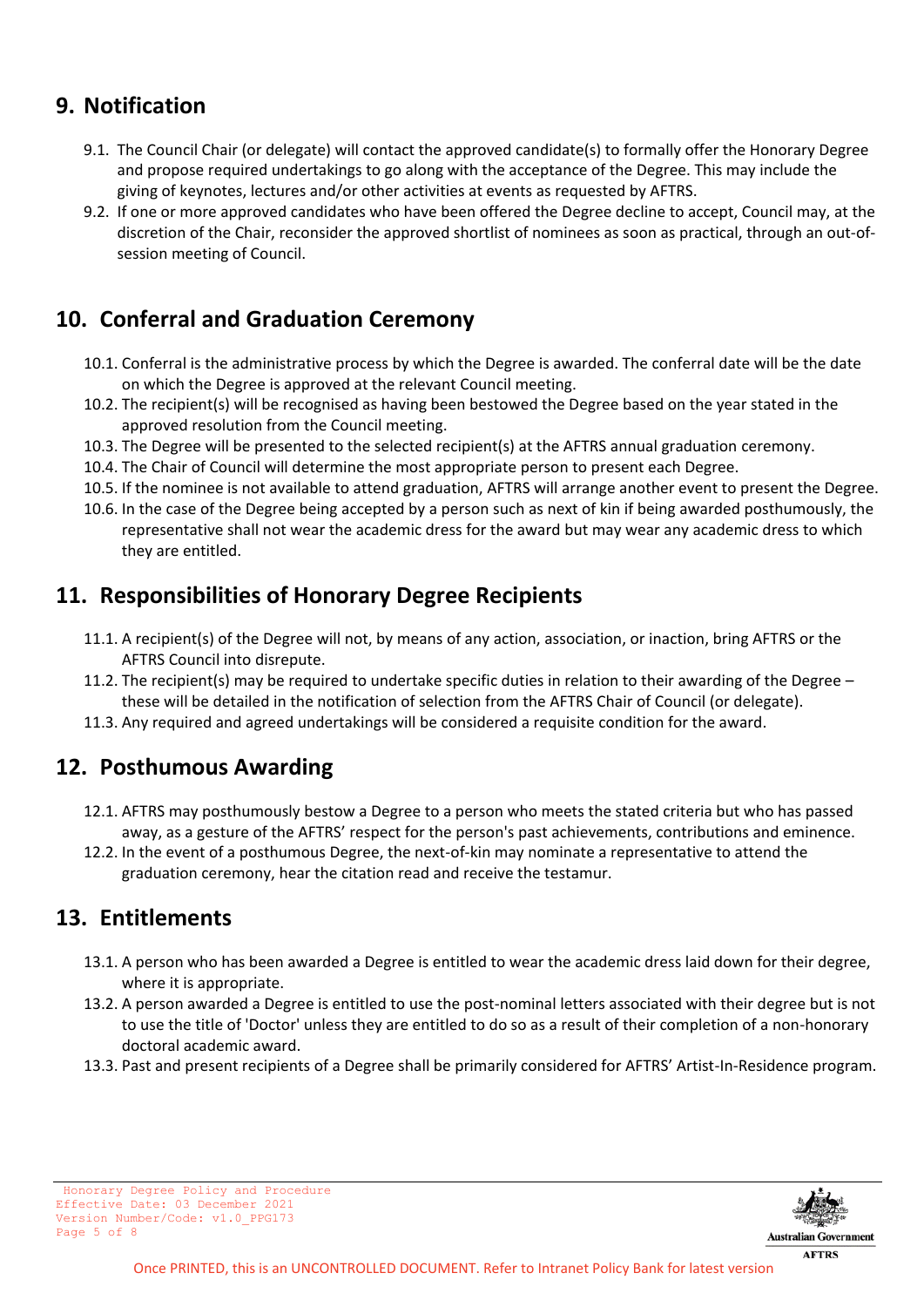### **14. Revocation Procedure**

- 14.1. AFTRS reserves the right to review and revoke the awarding of a Degree, even after conferral, where an individual:
	- 14.1.1. has engaged in behaviour that would be regarded as inconsistent with the AFTRS Chart of Conduct or AFTRS values;
	- 14.1.2. undertakes activities that are, or are likely to be, in direct conflict with or significantly detrimental to the interests of AFTRS; and/or
	- 14.1.3. uses the title of Doctor to aid in the gaining of a private business opportunity or other economic benefit.
- 14.2. Any review of the Degree recipient(s) can only be considered upon receipt of substantial new information which, for good reason, was not available previously. There are four stages to this review.

#### <span id="page-5-0"></span>**Stage 1 – Proposal**

- 14.3. The Council will receive and consider applications directly to consider revoking a Degree on recommendation from the CEO.
- 14.4. Requests must be in writing to Council and outline the reasons for potential revocation.
- 14.5. The Chair will appoint a delegate from one of the independent members of Council to review the matter and to prepare a report with a recommendation for Council consideration.

#### <span id="page-5-1"></span>**Stage 2 – Review**

- 14.6. A review should be completed in as timely a period as is practicable by the appointed delegate.
- 14.7. The Nomination and Selection Procedure, along with AFTRS Values, from the point of the call for nominations to the time of Degree conferral are relevant considerations.
- 14.8. The review report must be submitted to Council in writing.

#### <span id="page-5-2"></span>**Stage 3 – Decision**

14.9. The Council must determine, upon receipt of the report, whether to revoke the Degree.

#### <span id="page-5-3"></span>**Stage 4 – Communication**

14.10. If appropriate, and as determined by the Council, the Chair of Council (or delegate) will write to the Degree holder to the effect that the Degree has been withdrawn.

### <span id="page-5-4"></span>**15. Confidentiality**

- 15.1. All proceedings and documentation relating to a nomination for a Degree will be confidential.
- <span id="page-5-5"></span>15.2. A person who is the subject of a nomination for a Degree is not to be consulted or contacted prior to the decision of the AFTRS Council being made final. Any exception will require prior approval by the AFTRS Council.



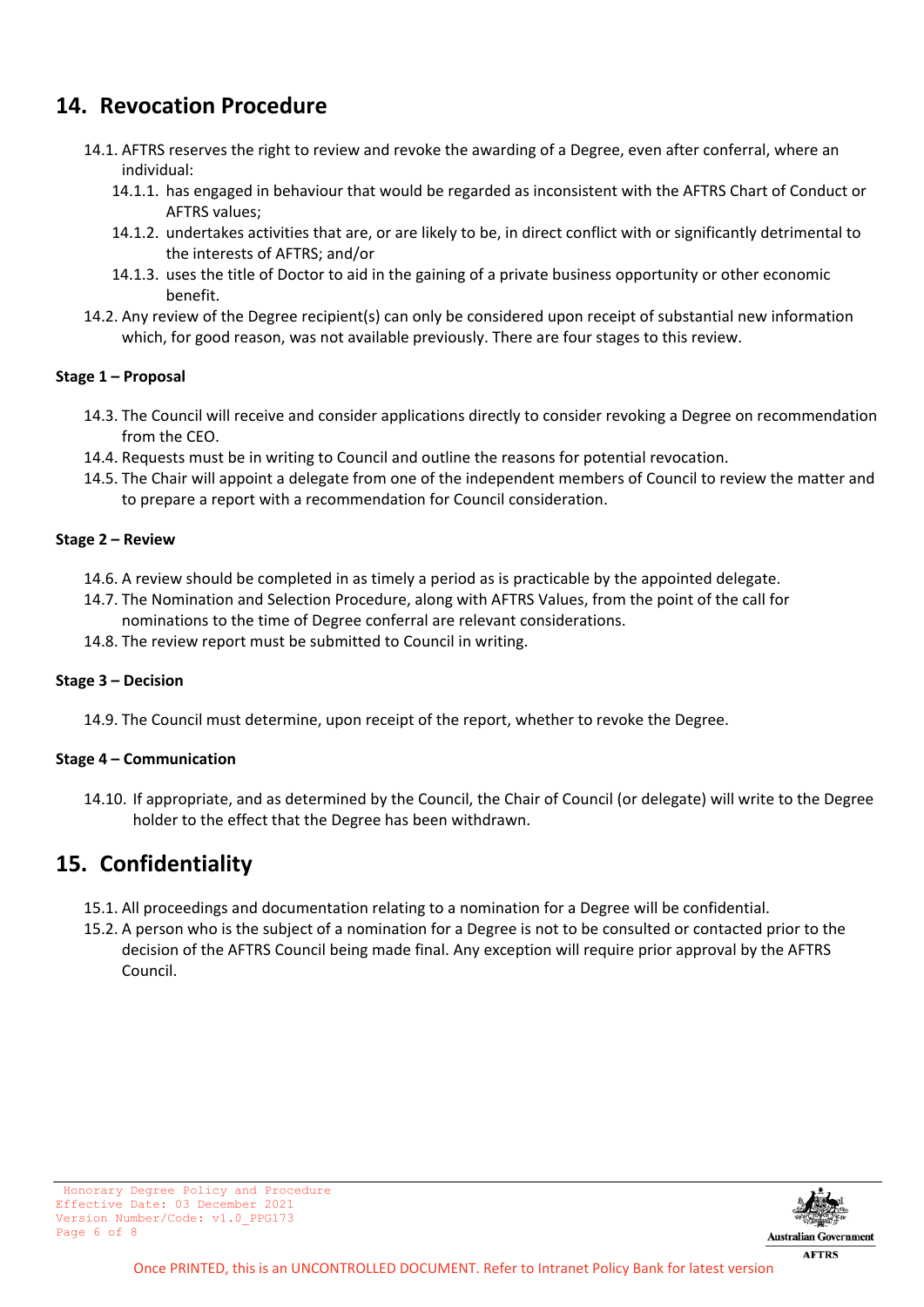### **16. Register of Degrees**

- 16.1. The Office of the CEO division will maintain a register of Honorary Degrees that details:
	- Conferral (including posthumously);
	- Awarded at Graduation Ceremony;
	- Decline to be awarded; and
	- Revoked (the cause or reason for the revocation will not be recorded).

### <span id="page-6-0"></span>**17. Responsibilities**

#### <span id="page-6-1"></span>**Compliance, monitoring and review**

- 17.1. The Policy and Procedure will be monitored by the Governance Unit.
- 17.2. The Head of Governance is responsible for ensuring the Policy and Procedure aligns with relevant legislation, government policy and/or AFTRS requirements, strategies and values.
- 17.3. The Policy and Procedure is implemented, monitored and reviewed in according with AFTRS Policy Framework.
- 17.4. The Policy and Procedure will be reviewed every three years from the effective date or earlier or later dependant on external factors such as legislative reform.
- 17.5. At the time of review, the Policy and Procedure will be evaluated for its continuing effectiveness and revised to reflect the changing policy environment and to address emerging issues identified.
- 17.6. Reference in the document to positions and their authority (or delegated authority) to make decisions on specific matters must align with the AFTRS Delegations.

#### <span id="page-6-2"></span>**Reporting**

17.7. No additional reporting is required.

#### <span id="page-6-3"></span>**Records management**

- 17.8. The Policy and Procedure is considered a corporate document and required to be registered in the AFTRS Policy Register.
- 17.9. All records relevant to administering the Policy and Procedure will be maintained by the Policy and Governance Officer.

#### <span id="page-6-4"></span>**18. Definitions**

*AQF:* Australian Qualifications Framework.

*Honoris causa:* a degree awarded without examination, as a mark of esteem.

*Honorary*: conferred as an honour, without the usual requirements or functions.

### <span id="page-6-5"></span>**19.Related Legislation and Documents**

- AQF Qualifications Issuance Policy
- Australian Film, Television and Radio School Act 1973 (AFTRS Act)
- Council Terms of Reference
- Higher Education Standards Framework (Threshold Standards) 2021
- Honorary Degree Committee Terms of Reference